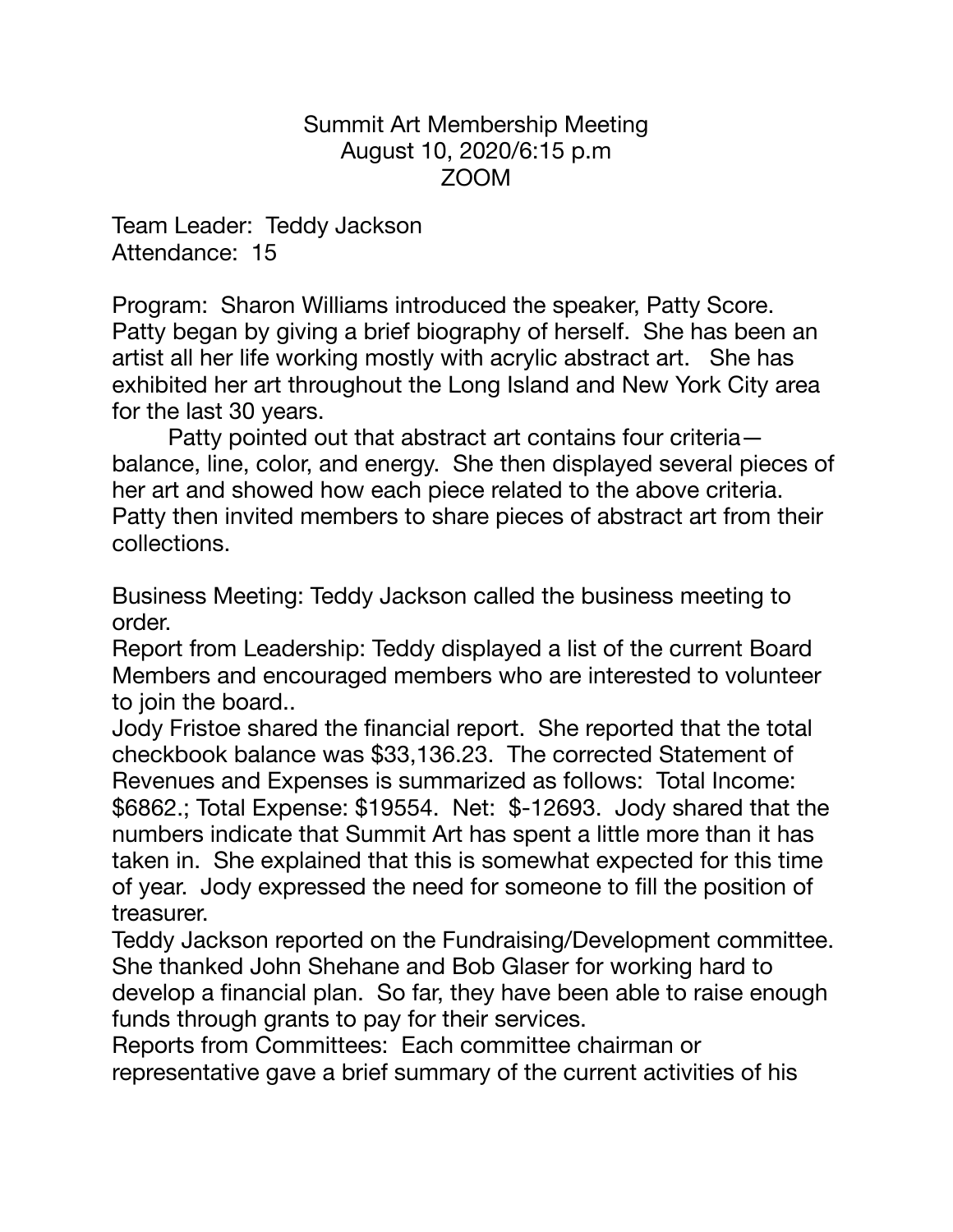committee. All committees are in need of additional members. Additional comments included:

Exhibition—This is not currently an active committee as yet. This committee will oversee exhibitions such as the one that is currently on display in City Hall.

Galleries—Barb Byrne reported that the St. Luke's Gallery gift shop is still closed. Art is being sold on a private basis. The current Artist of the Month is Jana Stoebick, a juried artist of photography. The Unity Village Gallery is shut down until next year.

Festival—The 2020 Festival is cancelled. Jody reported that she is researching possibilities for have some sort of virtual event.

Jury—Barb Byrne reported that they will be jurying twice a year. it will be an online process.

Marketing—Jody has been continuing to put together the monthly newsletter. Jody expressed the need for more members to contribute to the testimonial sections sharing individual stories of Summit Art members.

Membership—Barb reported that her committee is exploring ways to for members to join other subgroups (such as the Photography Group) online. They are also exploring database software that will meet their needs as well as have applications for development and marketing.

Program—Sharon Williams announced the presenter for next months meeting. Marty Kolker is a Plein Air artist. They are forming a committee for an Plein Air event in the Spring. A tentative date has been set for 4/11—4/12/2020.

Scholarship—Sharon reported that the committee is searching for ways to fund next year's scholarships.

Website and Social Media—Wanda reported that the committee oversaw the revision on the organization's website over the spring and summer. Angie Harris is taking over the Summer Challenge. The For Member's Only page offers opportunity for members to communicate with fellow members and to share their art.

Announcements—Ramon McGee announced that the Photography Group will meet at BridgeSpace on August 27.

Teddy announced that the fine Art Forum last Saturday hosted Stephan Stauffer. Next month's meeting will be on 9/12/20 and will